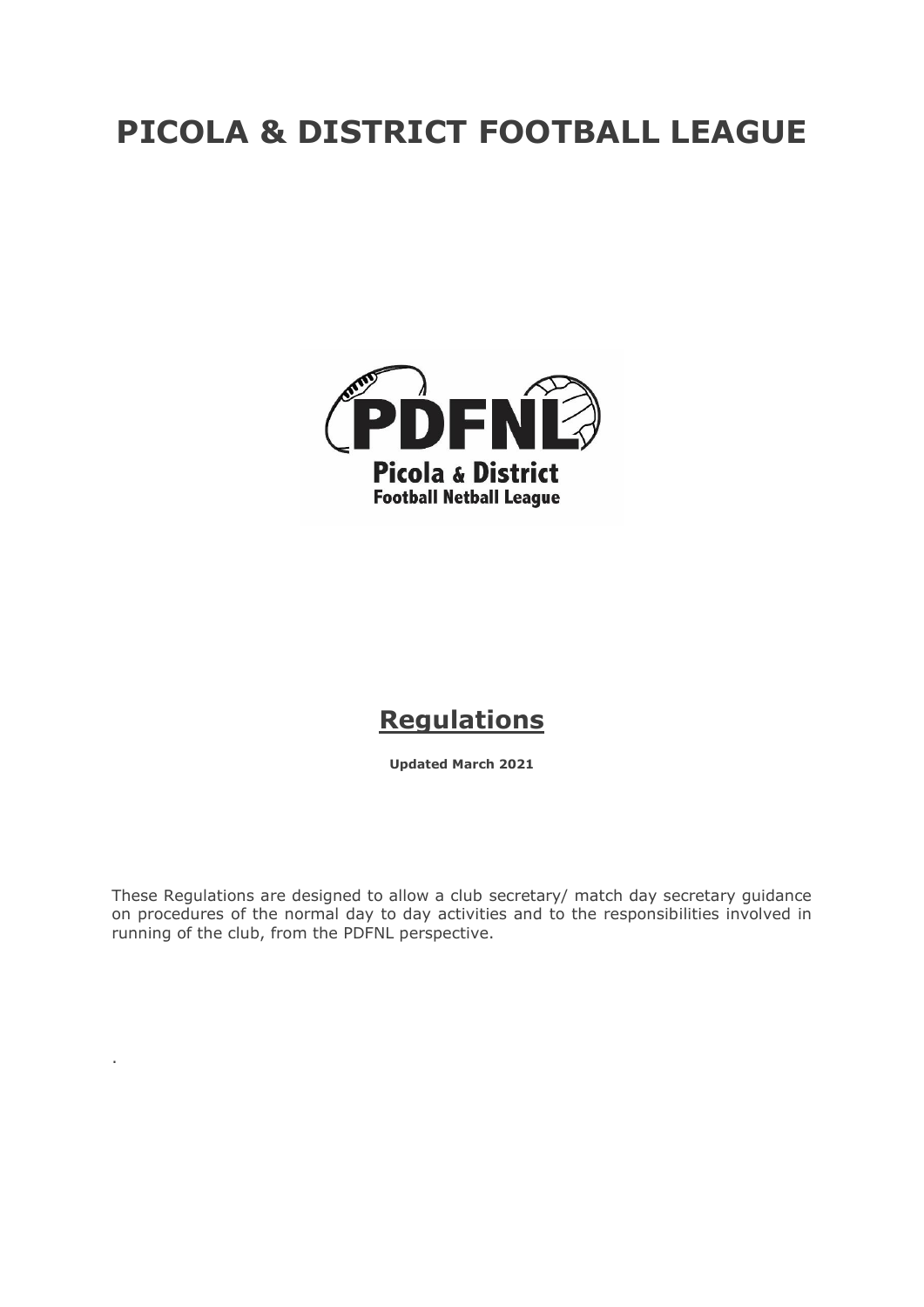

# **FAILURE TO COMPLY WITH THE FOLLOWING RULES AND DUTIES MAY INCUR A FINE OR FINES AS THE CASE MAY BE**

*( Rules of bodies or associations with whom the PDFNL may affiliate with from time to time may also apply. )* 

| <b>ITEM</b> | <b>TITLE</b>                           | PAGE |  |
|-------------|----------------------------------------|------|--|
|             |                                        |      |  |
| 1.0         | ANNUAL GENERAL MEETINGS                | 4    |  |
| 2.0         | <b>CLUB DELEGATE MEETINGS</b>          | 5    |  |
| 3.0         | <b>BOARD</b>                           | 5    |  |
| 4.0         | <b>PDFNL RECORD</b>                    | 5    |  |
| 5.0         | <b>CLEARANCE / REGISTRATION</b>        | 5    |  |
| 6.0         | <b>MATCH DAY</b>                       | 6    |  |
| 7.0         | <b>UMPIRES</b>                         | 7    |  |
| 8.0         | <b>FORFEIT</b>                         | 9    |  |
| 9.0         | <b>PLAYER NUMBERS</b>                  | 9    |  |
| 10.0        | TRIBUNAL                               | 9    |  |
| 11.0        | UNDER 14 SPECIAL RULES                 | 9    |  |
| 12.0        | RESERVES & UNDER 17 SPECIAL CONDITIONS | 10   |  |
| 13.0        | OVERAGE PLAYERS U17'S & U14'S          | 11   |  |
| 14.0        | <b>FINALS ELIGIBILITY</b>              | 12   |  |
| 15.0        | FINALS QUALIFICATION (TAC)             | 12   |  |
| 16.0        | <b>FIXTURING</b>                       | 12   |  |
| 17.0        | <b>SUBSTITUTION</b>                    | 12   |  |
| 18.0        | <b>FINALS</b>                          | 13   |  |
| 19.0        | <b>TIED FINALS</b>                     | 13   |  |
| 20.0        | <b>FINALS VENUE</b>                    | 13   |  |
| 21.0        | <b>FINALS CATERING</b>                 | 14   |  |
| 22.0        | <b>GRAND FINAL PRESENTATION</b>        | 14   |  |
| 23.0        | ADMISSION AND PROGRAM PRICING          | 14   |  |
| 24.0        | PLAYERS AS UMPIRES                     | 14   |  |
| 25.0        | <b>CANCELLED MATCH</b>                 | 14   |  |
| 26.0        | <b>CLUB COLOURS</b>                    | 14   |  |
| 27.0        | AREA AGREEMENTS                        | 15   |  |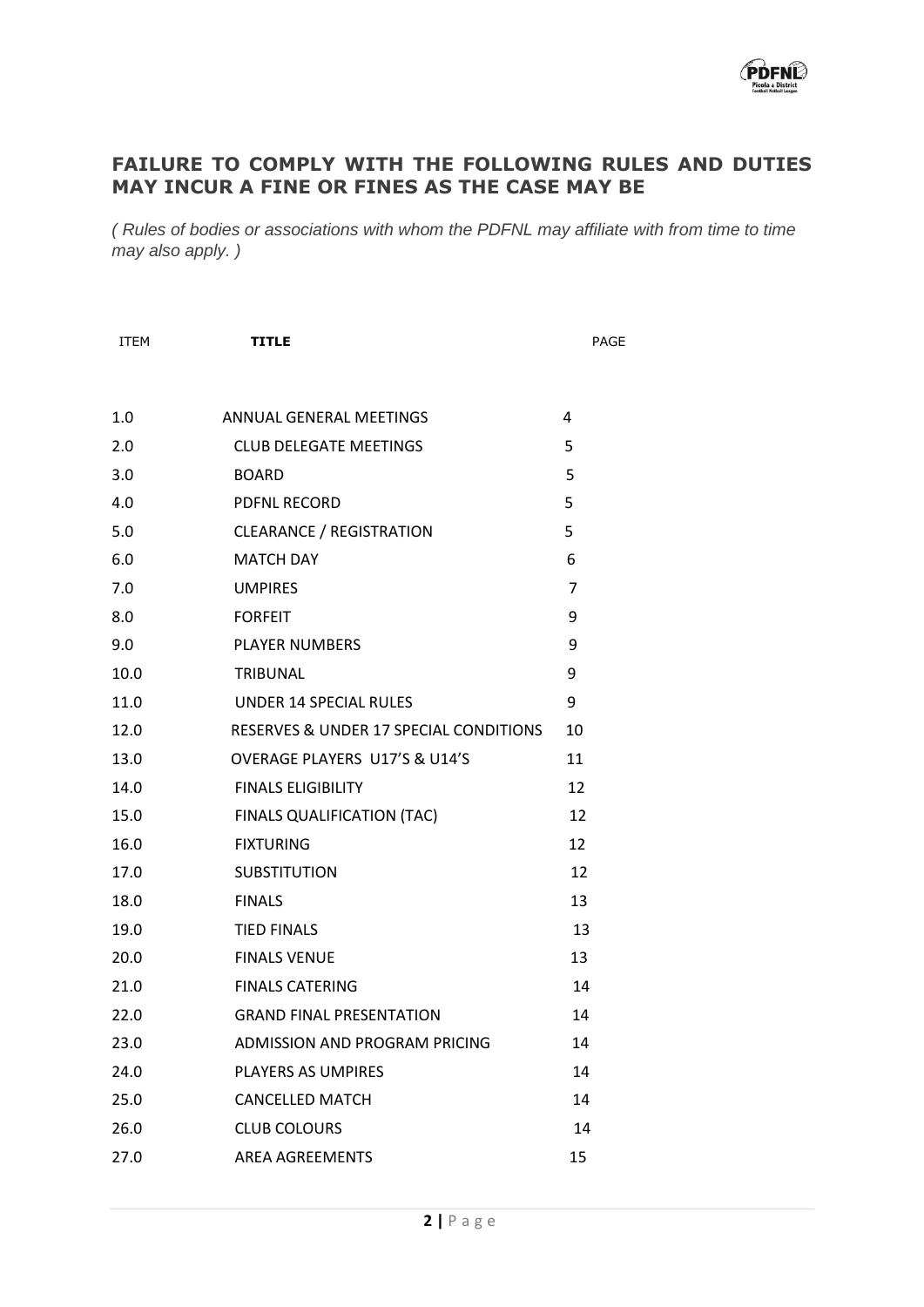

| 28.0 | <b>INVESTIGATION OFFICER</b>       | 15 |
|------|------------------------------------|----|
| 29.0 | <b>CONTAGIOUS DISEASE</b>          | 15 |
| 31.0 | <b>FINANCE</b>                     | 16 |
| 32.0 | <b>FUNCTIONS</b>                   | 16 |
| 33.0 | <b>BEST AND FAIRESTS</b>           | 16 |
| 34.0 | LEAGUE BEST AND FAIREST EVENT      | 16 |
| 35.0 | REPRESENTATIVE FOOTBALL ASSISTANCE | 16 |
| 36.0 | <b>FINANCIAL AWARDS</b>            | 16 |
| 37.0 | <b>GLASS POLICY</b>                | 16 |
| 38.0 | <b>BAR OPENING TIME</b>            | 17 |
| 39.0 | LIFE MEMBERSHIP                    | 17 |
|      |                                    |    |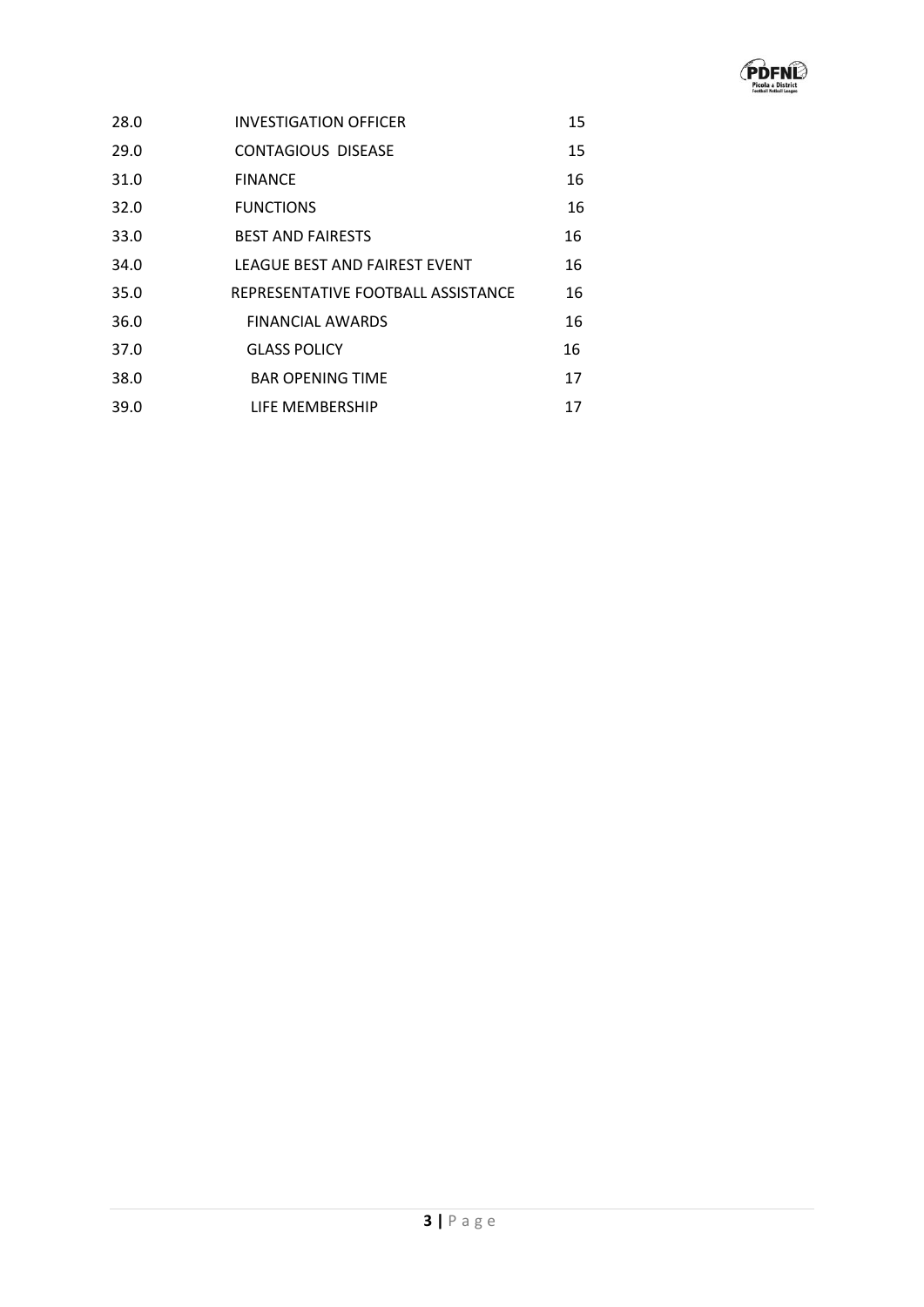

# **1.0 ANNUAL GENERAL MEETINGS**

- 1.1 The Annual General Meeting of the League is held prior to December. All clubs shall hold their Annual General Meetings prior to the league Annual General Meeting.
- 1.2 All items of agenda to this meeting are required to be in the hands of the League Secretary at least twenty eight (28) days prior to the meeting.
- 1.3 There will be a Pre AGM and AGM Meeting scheduled each year, to discuss Constitutional Matters. The Pre AGM is a workshop/ discussion type meeting to discuss strategic planning and debate motions. The AGM to move motions and elect the members of the Board.

1.4 A list is required at the Annual General Meeting of all club officials, namely President, Secretary and two (2) Directors of the League, together with their addresses, phone numbers and if applicable, email address.

1.5 The annual PDFNL affiliation fee of \$20 plus GST is due at or before the AGM.

# **2.0 CLUB DELEGATE MEETINGS**

2.1 The PDFNL shall endeavour to have a minimum of 4 meetings per year to be held in February, April, June and August. Meetings may be scheduled at a nominated venue.

2.2 Meetings may be held in other months or at other times, depending on necessity.

2.3 The league Operations Manager shall provide information to nominated club representatives and agenda for the ordinary meetings. This may be done electronically.

# **3.0 PDFNL Board**

The Board are to make decisions on all operational matters with consultation with clubs as deemed necessary.

#### **4.0 "PDFNL RECORD"**

4.1 Player names and their jumper numbers must be submitted (in numerical order) to the PDFNL board nominated firm prior to the commencement of the season for inclusion in the "PDFNL RECORD".

4.2 For the initial list, it must be submitted by the Monday 12 noon prior to the first game.

4.3 Senior and Reserve Grades should be on one list Finals to be separated, with Under 17 and Under 14 each on a separate list.

4.4 For the benefit of supporters and umpires (who have been known to refer to the "PDFNL RECORD" rather than the Team Sheets), it is essential that these team lists are maintained correctly throughout the season, with changes to the elected printer by 12 noon Monday.

- 4.5 Club Notes MUST be submitted for " The Record" each week except when a team has a bye. These need to be submitted to the elected by 12 noon Monday.
- 4.6 Clubs shall advise the League Operations Manager of any issues incurred .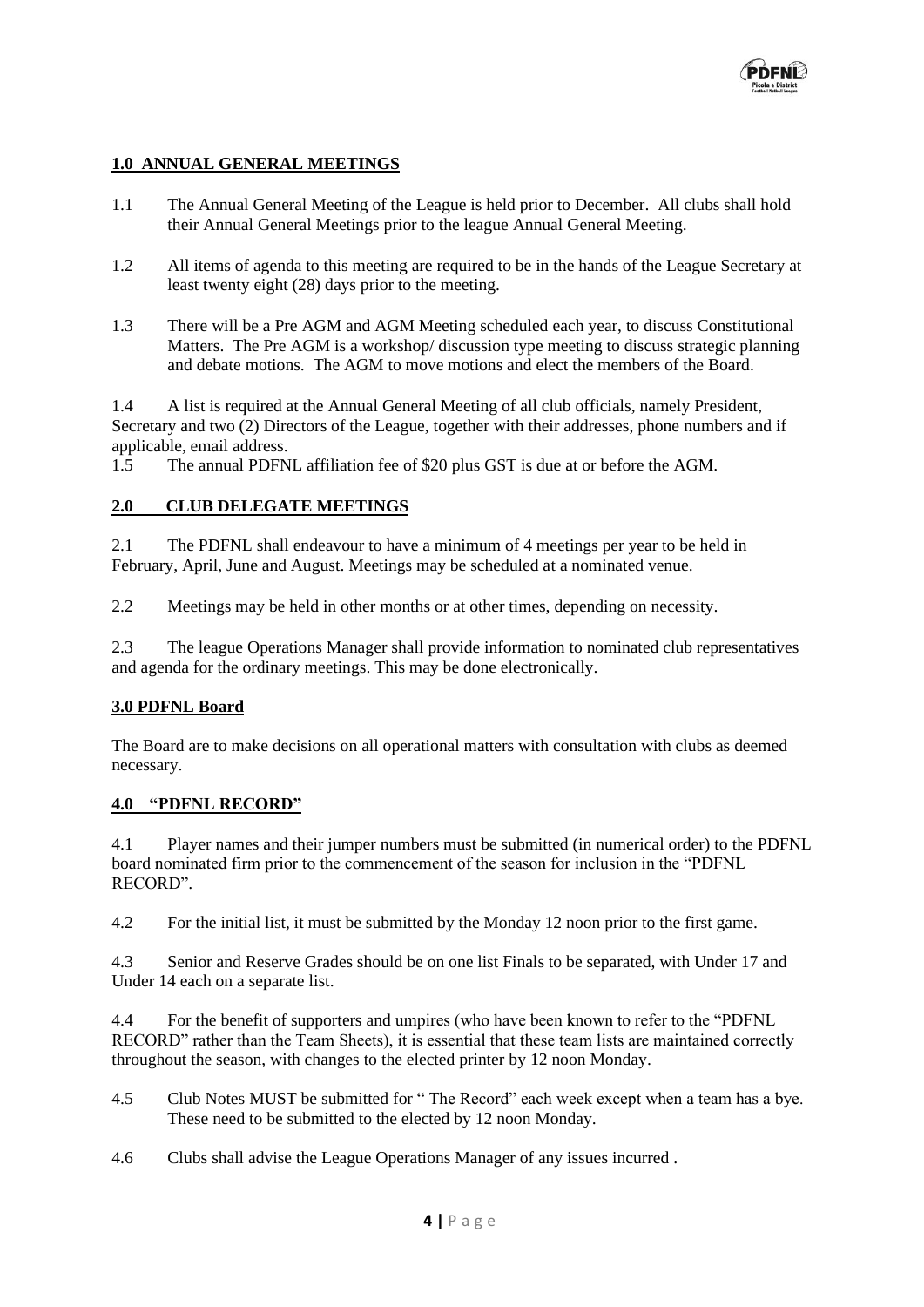

Failure to comply with rule 4 shall be dealt with at the discretion of the PDFNL Board.

# **5.0 CLEARANCES / REGISTRATIONS**

5.1 Clearances open for two separate windows November  $1<sup>st</sup>$  – December  $1<sup>st</sup>$  and February  $1<sup>st</sup>$ – 30<sup>th</sup> June . The only permits that can be dealt with prior to that date are those for interstate summer competitions (e.g. Darwin).

5.2 A person must be registered through the PDFNL requested IT system prior to taking the ground in a League competition match. This also includes any match day officials including coach, team manager and trainers, other team volunteers being;

*Interchange steward Water Persons Team runner Team manager All club umpires Trainers Scoreboard attendant and timekeeper;*

Extra's may be hand written on the team sheet before distributing. All players and match day staff are required to annually re-register upon on the IT program.

# **6.0 MATCH DAY**

6.1 It is required that a scoreboard attendant from the home club be on duty for all grades.

6.2 Any alteration to match times/days must receive prior written approved from the league Operations Manager.

6.3 It is the responsibility of the HOME CLUB SECRETARY to notify the elected Umpiring association of any approved alteration to match times / days .

6.4 Starting Time shall be as per ;

5ths

```
Start 9.00am - 4 x 8 min \frac{1}{4} 's.
No break between 1<sup>st</sup> and 2<sup>nd</sup> or 3<sup>rd</sup> and 4<sup>th</sup> quarters.
2 mins at half time
```
Under 14's

On Ground by 9.25<br>Start by 9.30 Start by 15 Min. Qtrs. ( No time-on )  $\frac{1}{4}$  time  $-3$  mins  $\frac{1}{2}$  time – 5 mins  $\frac{3}{4}$  time – 3 mins

Under 17's On ground by 10.35 Start 10.40 18 Min Qtrs ( No time on , except for stretcher or ambulance)  $\frac{1}{4}$  time  $-3$  mins  $\frac{1}{2}$  time – 5 mins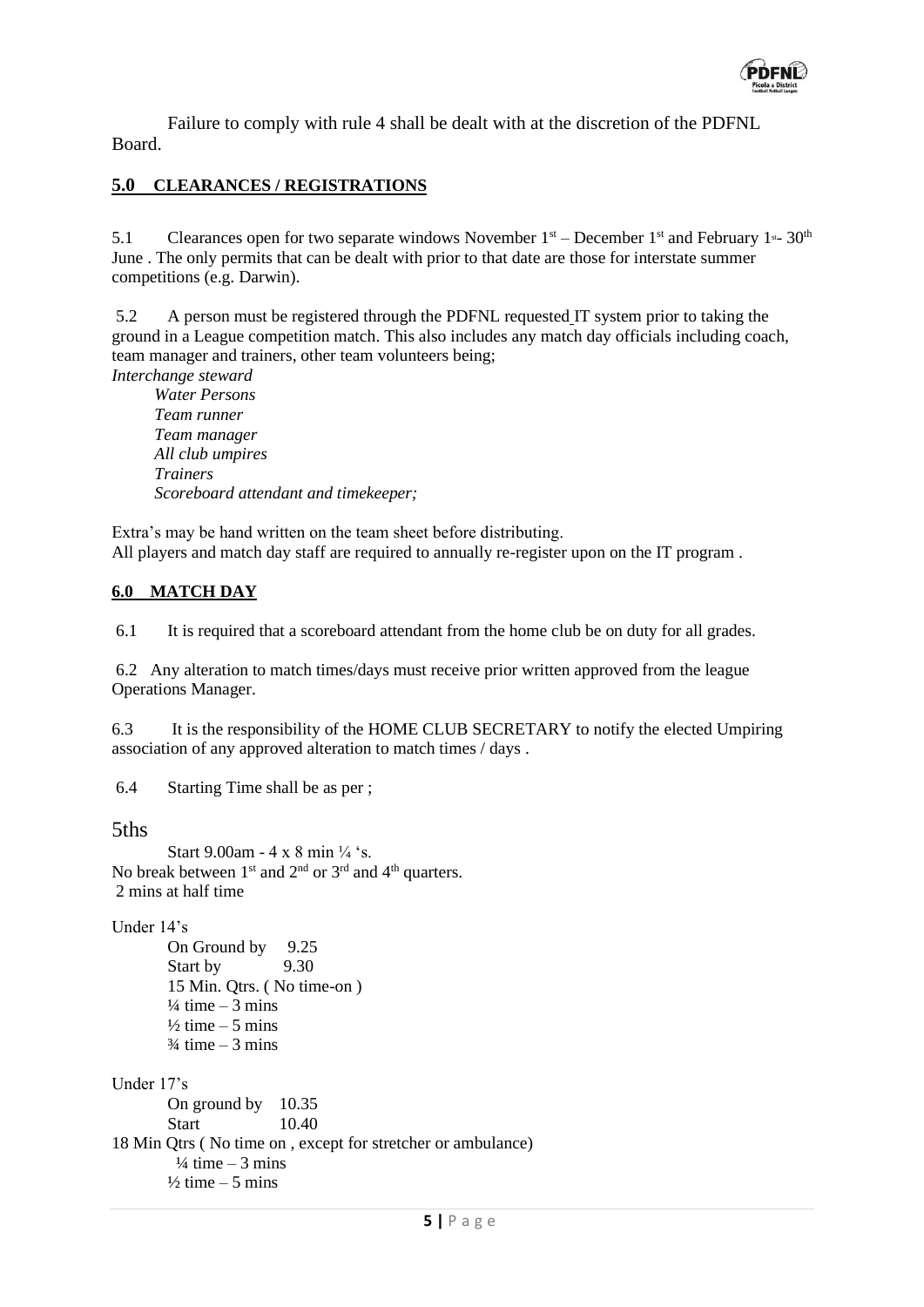

 $\frac{3}{4}$  time – 3 mins

Reserves

On ground by 12.20 Start by 12.25 18 min Qtrs (No time on, except for stretcher or ambulance)  $\frac{1}{4}$  time - 3 mins  $\frac{1}{2}$  time - 5 mins  $\frac{3}{4}$  time – 3 mins

(time keepers are to reduce times to ensure correct starting time of senior match )

#### Seniors

On ground by 2.00 Start 2.05 20 min. Qtrs + Time On, as per $\implies$  $\frac{1}{4}$  time - 5 mins  $\frac{1}{2}$  time  $-15$  mins  $\frac{3}{4}$  time – 5 min

# 6.5 MATCH RESPONSIBILITIES

| <b>Requirement</b>                          | <b>Further Detail</b>                                                                   | <b>Penalty</b>                      |
|---------------------------------------------|-----------------------------------------------------------------------------------------|-------------------------------------|
| Supply of                                   |                                                                                         |                                     |
| 1 x Interchange Steward (Home club)         | folder, red/yellow cards, stopwatch                                                     | warning 1st, then \$100             |
| 1 x Scoreboard Attendant (Home club)        |                                                                                         | warning 1st, then \$100             |
| 1 x Time Keeper (each club)                 | each club, each grade                                                                   | warning 1st, then \$100             |
| 1 x Goal Umpire (each club)                 |                                                                                         | \$200                               |
| 1 x Boundary Umpire (each club)             |                                                                                         | \$200                               |
| 1 x Central Umpire (accepting seniors       |                                                                                         |                                     |
| each club)                                  |                                                                                         | \$200                               |
| 1 x Umpire Escort (each club)               |                                                                                         | \$100                               |
| <b>Uniform</b>                              |                                                                                         |                                     |
| Runner                                      | Supplied Runners Top, club coloured shorts and socks                                    | warning 1st, then \$100             |
| <b>Water Carrier</b>                        | fluro yellow or orange t-shirt or vest (club lettering on back)<br>club coloured shorts | warning 1st, then \$100             |
| <b>Trainer</b>                              | Whitetop, Black or white pants (club lettering on back)                                 | warning 1st, then \$100             |
| Goal Umpire                                 | <b>White Coat</b>                                                                       | warning 1st, then \$100             |
| Club Umpire                                 | White shirt with club or white coloured shorts                                          | warning 1st, then \$100             |
| Player under short bike type pants          | Beige or bone coloured                                                                  | warning 1st, then \$100             |
| <b>Miscellaneous</b>                        |                                                                                         |                                     |
| Entering of results onto IT                 | By 5.30pm                                                                               | warning 1st, then \$100             |
| Sending of required match stationary        | 3 pm next working day                                                                   | \$150                               |
| Supply teamsheets to umpires and opposition | 15 minutes prior to scheduled start time                                                | referred to board                   |
| Player not listed on teamsheet              |                                                                                         | referred to board, minimum<br>\$250 |

There are no warnings and all fines are double within finals.

6.6 Officials listed upon the team sheet and therefore only ones permitted within the playing arena and not required to wear uniform as per another operating rule, must be identifiable by means of arm band

6.7 Home Club must ensure that all spectators including match personnel are in designated area throughout the game. Spectators must be behind the fence at all times.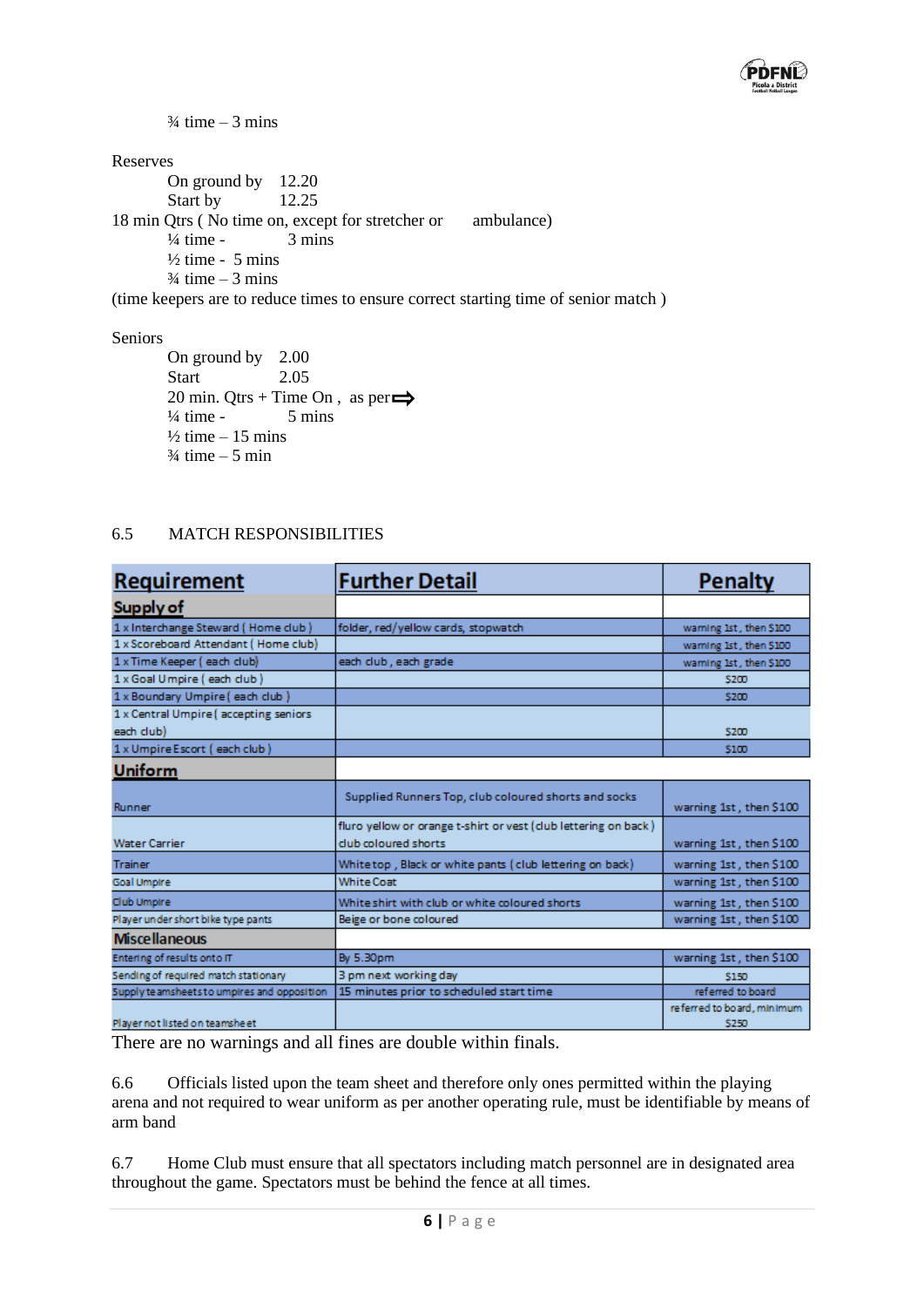

# Home Club must ensure the safety of all umpires

6.8 Prior to the commencement of any match, the persons responsible from each club must sign off the ground and surround as required by the designated insurer .

If either club official is not willing to sign, the match MUST NOT PROCEED. It is vital that such inspection take place due to the insurance requirements.

If a Club risk management officer won't sign the form prior to the start of the Under 14's then a \$1000 bond must be put up by the club that did not sign the form and you must contact the League Operations Manager immediately by telephone . The Leagues Operations Manager or their representative shall inspect the premises and may order works to be carried out to make the ground and surrounds safe, or determine that the complaint is not warranted.

If on inspection the ground and facilities are found to be satisfactory the club who elected not to sign the check list will lose the \$1000 and/or the match points

It is essential that, together with the checklist, a detailed written explanation of the reason/s for not signing off on the checklist be supplied immediately to the League Operations Manager, with the original copy to be forwarded in the match envelope.

If the dispute is settled and/or the issue associated with the safety of the ground and/or surrounds is satisfactorily repaired, to both clubs satisfaction, the check list shall be signed.

The next scheduled game (as detailed in starting times) shall then go ahead. It may be necessary to cancel one or more of the games, which shall be at the discretion of the League Operations Manager. In such an event, where both officials have not signed the checklist and a game is not played, the points shall be shared ie. two points each.

In an event where one official will not sign the checklist, and a game is not played, and the league Operations Manager or their representative, believes the complaint is not warranted, the points shall be awarded to the club who were prepared to play.

6.9 Team Sheets the only official record of players and other officials on match day. A completed team sheet printed off the IT System shall be handed to the umpires prior to the commencement of a match, a copy to the opposing team and a copy to the interchange steward.

Once the team sheets have been lodged with the umpires, NO CHANGES are permitted to be made without the consent of the umpires and the opposing club Team Manager or Club Secretary.

It is the sole duty of the Inter Change Steward to record jumper changes caused by the Blood Rule etc. on the Interchange form

Failure to hand in the team sheet to the umpire/s prior to official starting times, in all grades, the penalty will be:

a) The executive and/or the Board may penalize by fine or loss of points or both any team in any grade who deliberately fail to exchange team sheets in the prescribed manner

b) The first fine in any grade during the season will be \$100. With any subsequent fine in the same grade during the same season being \$500

c) Failure to record a player upon a teamsheet shall re referred to the PDFNL board via the Leagues Operation Manager.

6.10 Match results are to be are completed as requested by the League Operations Manager

To meet Tv scoreboard and national press commitments results from all grades are to be entered at the completion of each grade with the Seniors final scores to be entered before 5.30pm.

6.11 All necessary match day stationery should be checked and posted no later than 3pm the following working day.

Failure to comply with rule 6.10 or 6.11 may result in a \$150 fine.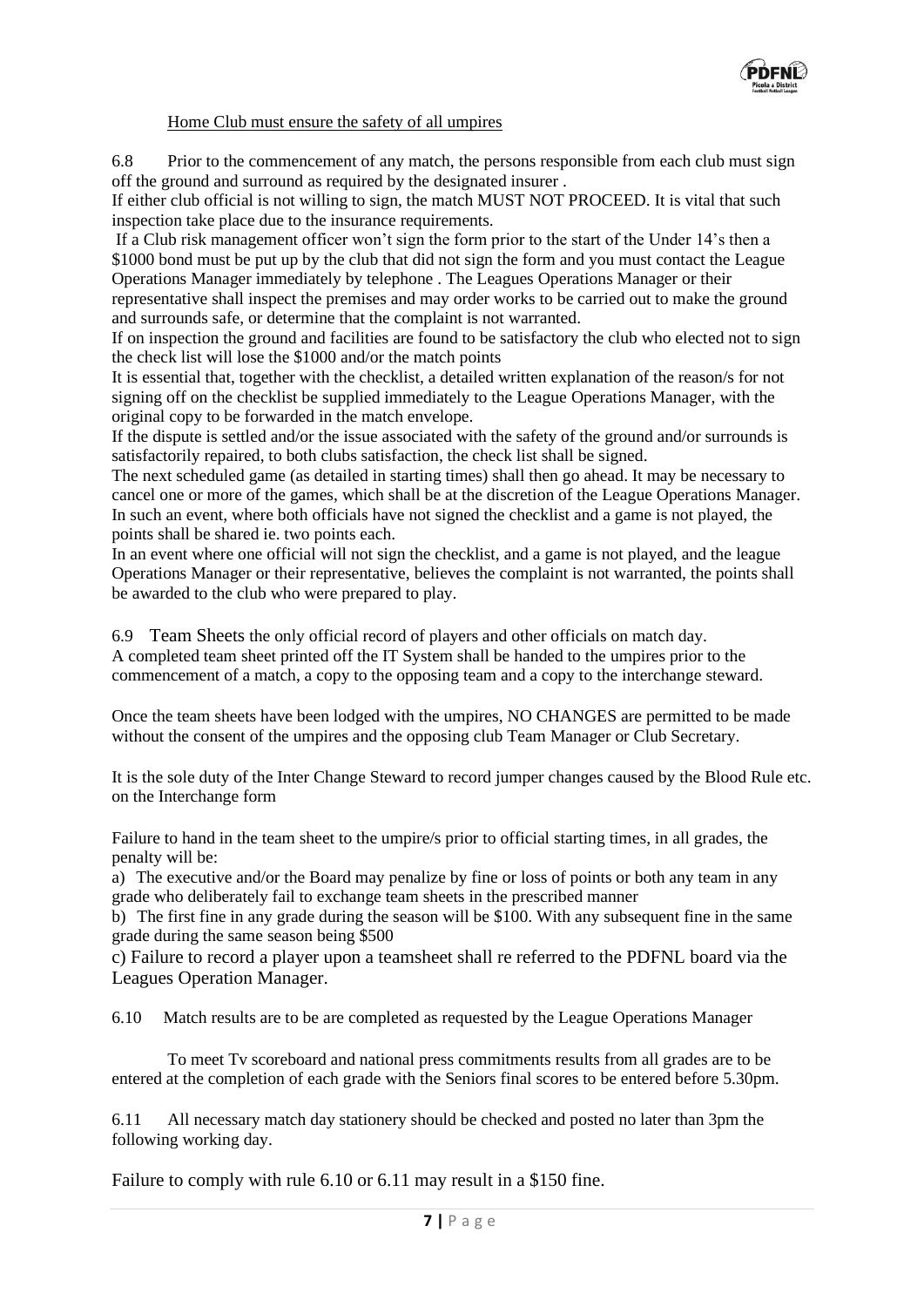

6.12 Interchange stewards are to be provided with a box adjacent to the interchange area on the ground for their sole use.

6.13 A stretcher must be provided and placed at the interchange box for use by both teams.

6.14 Interchange clipboard must contain the red/yellow board for the interchange steward to return the umpire's signals when there is a "send off" and a stopwatch or watch.

# $\frac{7.0}{7.1}$  **Clubs sup**

Clubs supply a central umpire for U14, U17, reserves.

7.2 It is the responsibility of both home and away clubs to provide an escort in all grades for umpires leaving the ground at half time and after matches.

Escorts should also be wary of quarter time and three quarter time breaks, should attention be required.

7.3 A representative of each club must attend the umpires' room at the conclusion of the match and ascertain if there any reports. If a report has been made the league operations manager must be notified by the host club within 24 hrs.

7.4 If for unexpected reason an umpire from the elected supplier of umpiring services, is not supplied or does not arrive then each club shall provide one official to officiate as central umpires.

7.5 All Club Central Umpires are able to report players in the course of matches and should be made fully aware of the relevant rules prior to officiating at a match.

Club appointed boundary and goal umpires are not able to report.

In all grades when goal umpires swap ends they must check their scorecards to ensure they have the same score and also check if the scoreboard is correct. At the end of the game they must check each other's scorecards to see if they are correct and sign both cards. The scorecards are to be handed to the home club official.

# **8.0 FORFEIT**

Any club not notifying the League secretary of its intention to forfeit a match before the commencement appointed time in any grade on the day of the match, shall be liable to meet expenses incurred for such a match. Such expenses to be at the jurisdiction of the Board.

# 9.0 PLAYER NUMBERS<br>9.1 To commence the ga

9.1 To commence the game a team must have a minimum of 14 players with no more than eight (8) players borrowed from the opposing team.

9.2 Each team must have equal numbers on the ground at the start & during the match excepting when an injury or order off applies

9.3 A match permit to be filled out when a player/s are used to assist the opposing team to field a side and to be forwarded to League Operations Manager with Match results

# **10.0 TRIBUNAL**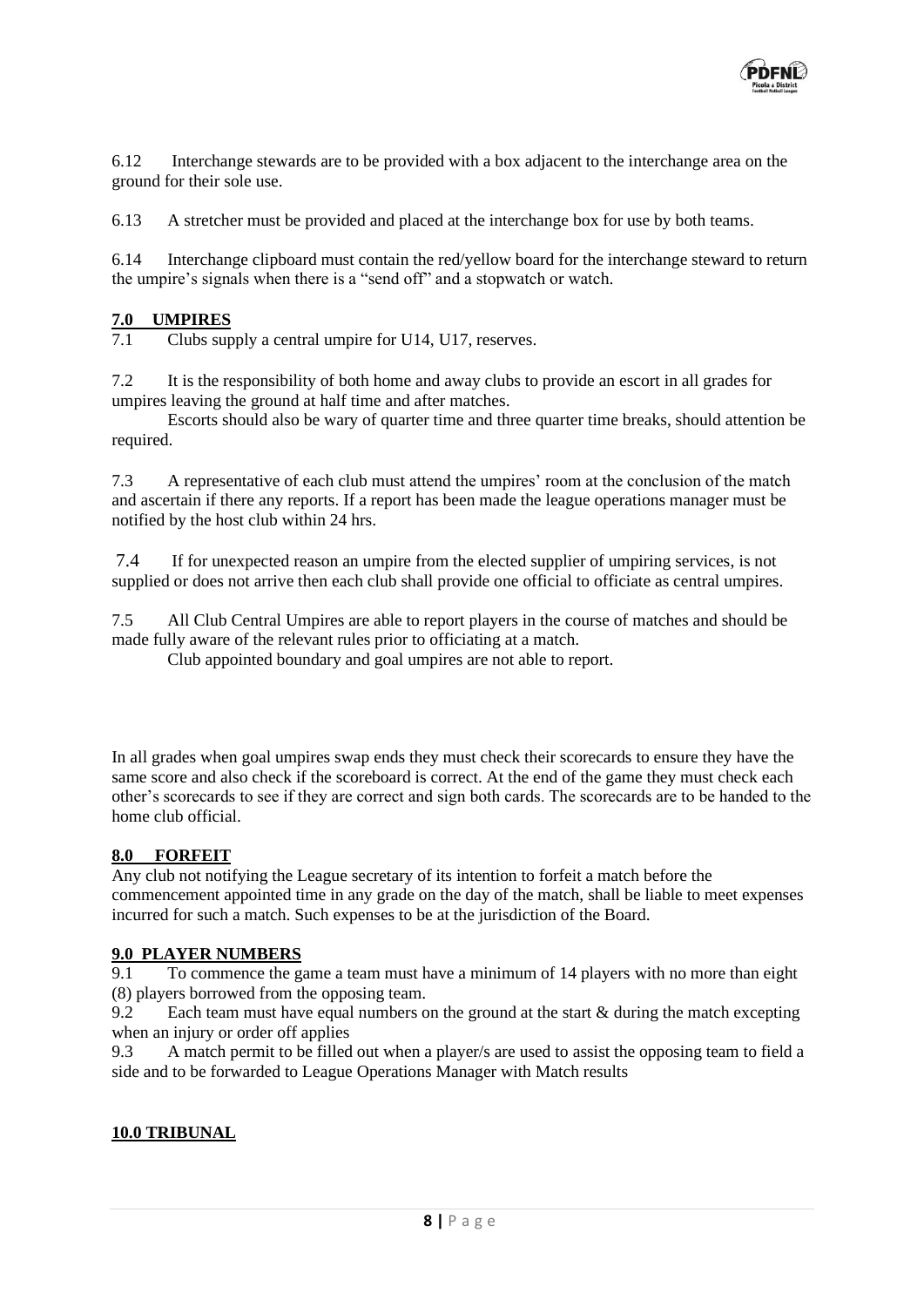

10.1 Tribunal where possible will be held on a Wednesday night at venue to be determined by the Operations Manager.

10.2 Whether a player or official has been reported, or is named in the report of a player or official from an opposing club, that person MUST attend any Tribunal Hearing when requested to do so unless approval is provided by the Operations Manager.

10.3 A witness (offended player) may give evidence by phone, if, they have work commitments (written confirmation from his employer is required) or reside out of the Goulburn Murray Region (proof may be required), the phone number must made available to the tribunal at all times during the hearing. An advocate from the witnesses club must still attend the tribunal.

10.4 A U17 and U14 player must take a parent, club official or guardian to be present at the tribunal.

10.5 In all cases, it is the responsibility of the club to provide an advocate to attend with that person.

Failure to comply may result in a fine of \$250.

10.6 A running sheet will be available upon request from the leagues operations manager, 24 hours prior to scheduled tribunal .

10.7 Any video evidence, photographs or medical records , that a club may wish to use must be authenticated by way of stator declaration by the person recording the film. Such evidence must be provided to the league operations manager 24 hrs prior to the case.

10.8 A suspended player may go onto the playing area during breaks, but must be behind the fence during the game., except if the suspended player is the approved coach of the side playing within that match.

10.9 If an Under 14s or Under 17s player is sent off the ground twice throughout the home & away or final series the club will receive a letter.

The third time the player will face the tribunal  $\&$  answer to the third charge with the prior send offs being taken into consideration

An Under 14 or Under 17 player cannot take a Set Penalty for any offence.

10.10 The club of a reported or investigated player who faces tribunal shall be liable for all costs.

10.11 A player wishing to accept a set penalty:

Must provide such request in writting, no later than 12 noon on the first working day following the match.

# **11.0 UNDER 14 SPECIAL RULES**

11.1 Each side may have eighteen players (equal number of players) on the ground, with unlimited interchange players during the home and away season only . If all parties agree then equal numbers can be added to the field. Clubs may use up to 25 players during finals.

11.2 All players to be under the age of 14 by midnight of the  $31$ <sup>st</sup> December in the preceding year

11.3 A player in possession of the ball may not chop with hand or arm the opposition player who is tackling him

11.4 Central Umpires may award a 25 metre penalty

- 11.5 Kicking in danger rules to be enforced stringently
- 11.6 A player is allowed to bounce the ball twice only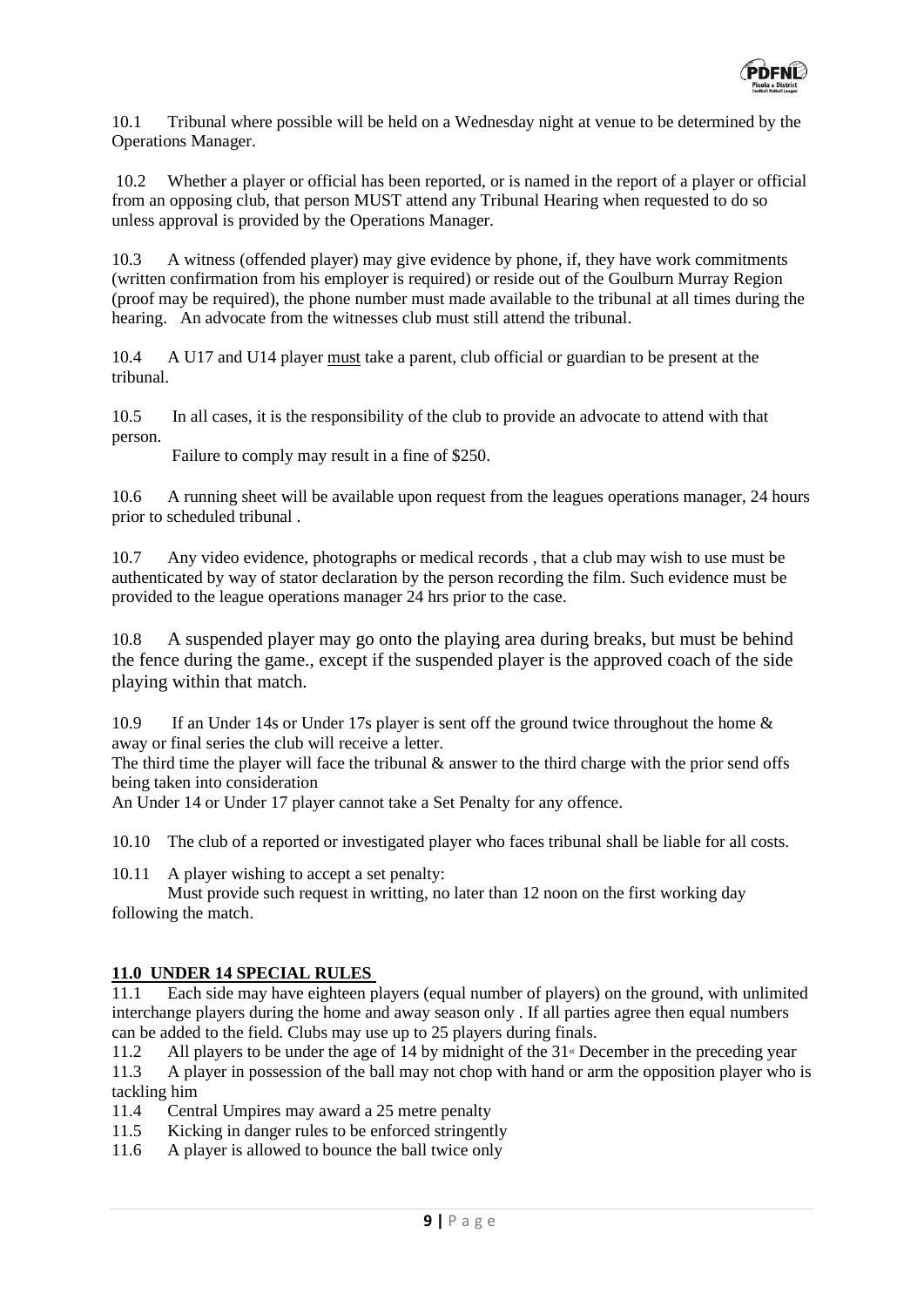

11.7 A size 4 synthetic or leather ball may be used, shall clubs not agree then a synthetic shall be used.

11.8 Clubs must share players to even up player numbers.

11.9 The umpire has the discretion to order off any player for a period of time or the entire match. The umpire must state the reason why on the order off card

11.10 In all games the ball will be thrown up by the central umpires when the ball goes out of bounds.

11.12 Club umpires have the right to report

11.13 No set penalties allowed

# **12.0 SPECIAL RULES RESERVES and UNDER 17's**

12.1 If a team has less than 18 on the team sheet the opposition must not have more than that number upon the ground at anytime.

 12.2 A Maximum of 24 player during finals, during the home and away clubs may agree to have more than 24, this is to be agreed upon on match day , between the two sides.

# **13.0 OVERAGE PLAYER - UNDER 17 & UNDER 14**

13.1 Clubs can apply in writing to the League Secretary up to 2 weeks prior to the start of the season for permission to have an over age player/s.

- 13.2 No over age players will be allowed excepting in exceptional circumstance.
- 13.3 The League will appoint a committee of 3 persons to oversee if a player is eligible. This appointed committee will have the final say if a person/s can be used as an over age player.
- 13.4 Overage players will not be eligible for any league award.
- 13.5 Any player who has been granted permission to play overage may only play finals, if the club has requested written permission, to play overage during finals, prior to round 14.
- 13.6 The board may withdraw the right to play overage at any time and at the board's sole discretion.
- 13.7 Overage players will be ineligible to poll League Best & Fairest Votes or win League Goal Kicking Award.

# **14.0 FINALS ELIGIBILITY**

14.1 To be eligible to play in Under 14, Under 17, Reserves & Senior finals, a player must play at least (4) Club games with their current club, during the home and away period.

- 14.2 ( i ) A player to be eligible to play in the RESERVES finals must not play more than 50% of senior games in the home & away season. This includes junior footballers. (ii ) A player must have played 3 reserves games during the home and away season to qualify to play reserves finals , this includes junior players
- 14.3 A game played as a "sub player" is considered a senior game.
- 14.4 Day permits to another league counts as a senior game played.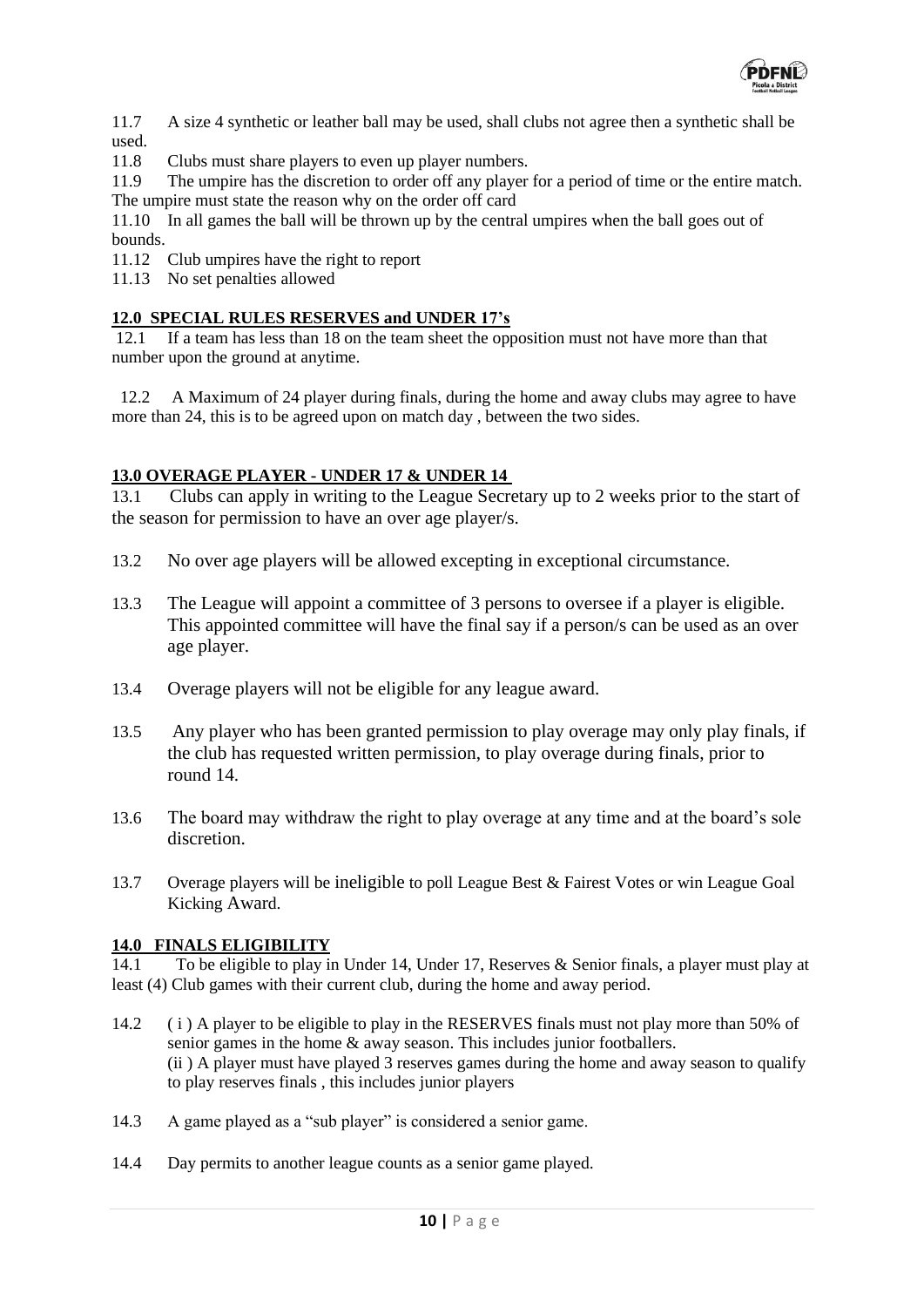

- 14.5 Where both Club Senior and Reserve teams are participating in finals matches on the one weekend, rule 14.2 shall not apply.
- 14.6 A player is not able to play reserves if they have played seniors previously on the same weekend.
- 14.7 Should the age of any person representing a Club in its Under 14 & Under 17 team be challenged, that person shall be obliged to complete and verify a Statutory Declaration as to his age and to exhibit his birth certificate thereto. The same shall be admissible in any hearing by way of protest or dispute before the Tribunal.
- 14.8 If a player has not qualified for finals due to illness or injury, the club may write to the Executive Members for special permission to play due to unforeseen circumstances.
- 14.9 The eligibility criteria to play in finals is four matches which means 4 match days not reserves & firsts in only 2 weekends. Any player can record one (1) game in each PDFNL match round. If a player competes in both seniors & reserves on the same weekend, the higher grade in which he plays will count for the purposes of league finals eligibility records.

# **15.0 FINALS ELIGIBILITY – TAC UNDER 18 PLAYERS**

For the purpose of finals qualification, a match within the Tac Cup shall be considered as (1) one senior game for that player's senior team.

# **16.0 FIXTURING**

16.1 The season shall commence and terminate on dates determined by the Board.

16.2 No member Club shall, during the season, participate in a match not scheduled in the draw without the permission of the Board.

16.3 Prior to the Annual general meeting a draft draw will be prepared and provided to each club for comment.

16.4 The league will endeavour to accommodate all requests for clubs for preferential games within the draw. This however will not always be possible.

16.5 The Board have discretion to consider individual circumstances and needs of each division in regards to starting dates, scheduled byes and fixturing between clubs.

16.6 Home and Away Matches:

(a) In all matches four points shall be awarded to the wining team and two points for a draw.

(b) Placing in the Finals shall be decided on these points.

(c) Where match points are equal the Club with the highest percentage of scores for and against shall be placed ahead of the others.

# **17.0 Substitution Rule( senior games only)**

17.1 Each team is permitted three (3) interchange players and one (1) Under 17 substitute player within senior game only.

17.2 The fourth player ( under 17 player ), known as the substitute , shall begin the game wearing a green vest over his playing guernsey. He may not be interchanged while wearing the green vest. At any time during the first two quarters, he may be substituted for one of the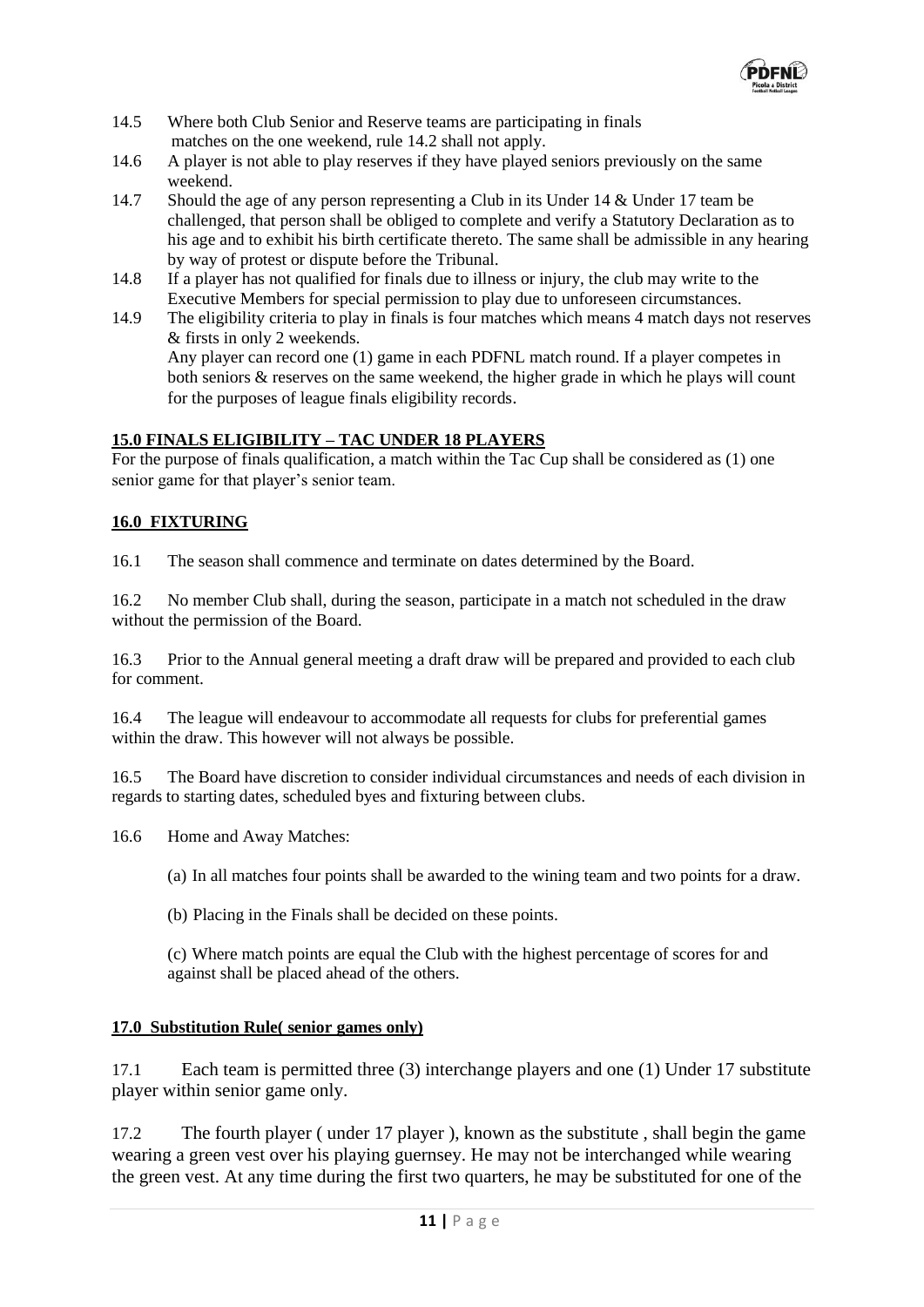

other players in the team - either on the ground or on the bench. He shall take off his green vest, and the player he substitutes shall put on a red vest. The player in the red vest will take no further part in the game. Teams are limited to a single substitution per game. A player may be substituted for tactical reasons or to replace an injured player.

17.3 The substitute player shall be noted as substitute upon team sheet.

17.4 At half time, the fourth player ( under 17 player), known as the substitute, shall remove his green vest and is no longer subjected to clause 11.2 b).

# **18.0 FINALS**

A final eight (8) will operate for all grades.

| <b>Final Eight</b>             |                                                         |
|--------------------------------|---------------------------------------------------------|
| Week 1                         |                                                         |
| Elimination Final #1           | 5 x 8                                                   |
| Elimination Final #2           | 6 x 7                                                   |
| Week 2                         |                                                         |
| Qualification Final $#1$ 1 x 4 |                                                         |
| Qualification Final #2         | $2 \times 3$                                            |
| Week 3                         |                                                         |
| 2nd Semi Final                 | Loser $2nd$ QF vs Winner of $2nd$ EF                    |
| 1st Semi final                 | Loser $1st$ QF vs Winners of $1st$ EF                   |
| Week 4                         |                                                         |
| Preliminary Final #1           | Winner 1 <sup>st</sup> QF v Winner 2 <sup>nd</sup> Semi |
| Preliminary Final #2           | Winner 2 <sup>nd</sup> QF v Winner 1 <sup>st</sup> Semi |
| Week 5                         |                                                         |

Grand Final Winners of 1<sup>st</sup> and 2<sup>nd</sup> Preliminary final

Finals starting times will be notified prior to the finals series.

Reserves & Under 17's Finals ONLY

In the Reserves and Under 17's there is Time ON and OFF in the second half of the game for the finals series only . . . not the home and away games.

Each competing club shall provide a check scorer to assist appointed goal umpires in case of disputed score cards.

#### **19.0 TIED FINALS**

In all matches where a result is tied the following procedure shall be followed:

(a) After the umpire signals the conclusion of play, a break of five minutes shall be provided (from end of game to commencement).

- (b) Two five minute halves will be played with TIME ON
- (c) After the first 5 minutes the teams will change ends without a break.
- (d) If no result is achieved after the 10 minutes, a break of 5 minutes shall take place.

(e) A further two five minute halves PLUS TIME ON will be played and the procedure will be repeated until a result is achieved.

#### **20.0 FINALS VENUES**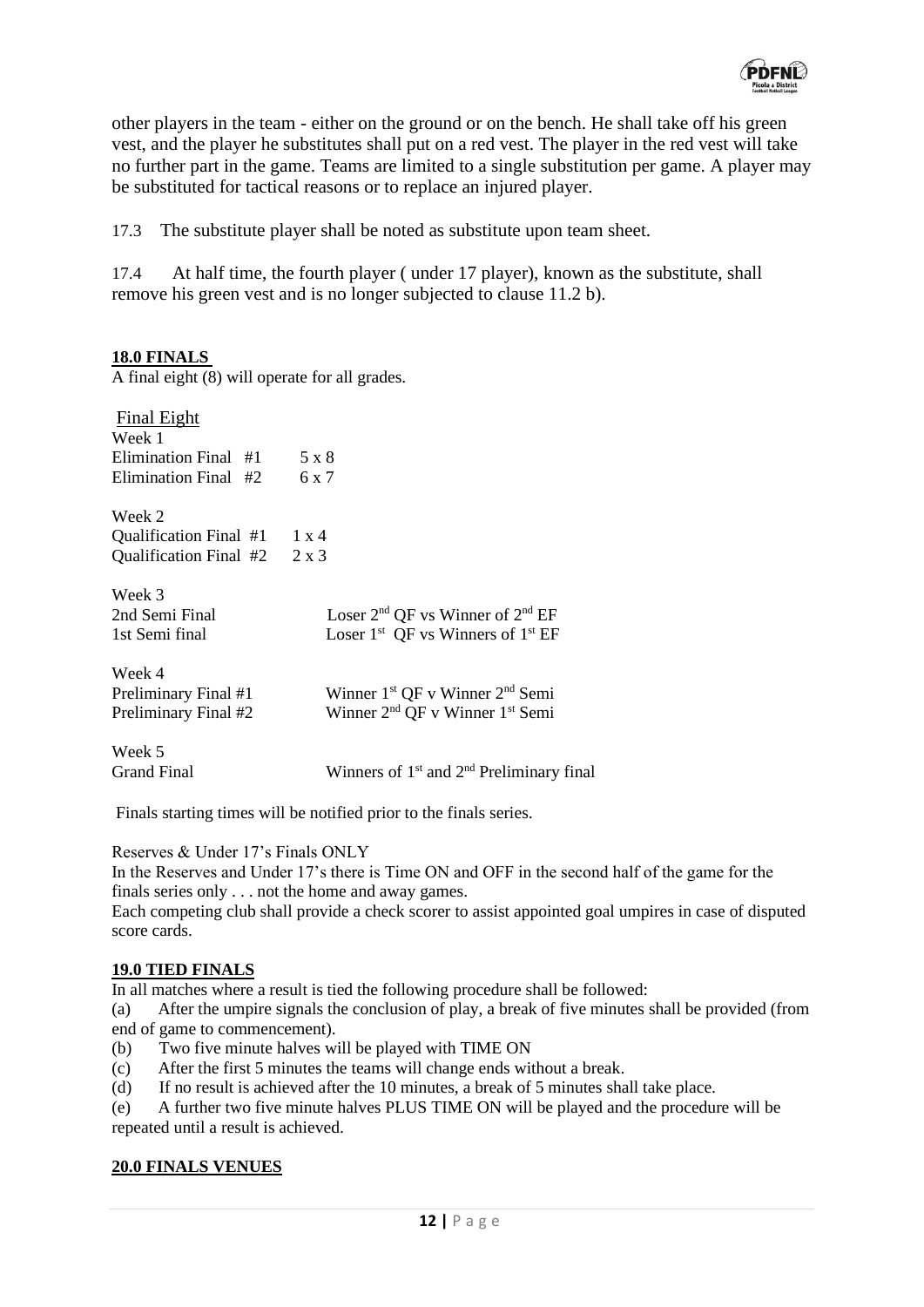

20.1 Finals shall be hosted amongst all venues on the below rotating system.

Every club side rises up 1 place per season until they host the grand final and once they have hosted the Grand final they shall re-enter the draw at the bottom (1).

For 13 side, 13=Grand, 12=None, 11=1<sup>st</sup> Prelim, 10= None, 9= $2<sup>nd</sup>$  Prelim, 8=None, 7=1<sup>st</sup> Semi, 6=  $2<sup>nd</sup>$ Semi,  $5=1^{st}$  QF,  $4=2^{nd}$  QF,  $3=1^{st}$  EF,  $2=2^{nd}$  EF,  $1=N$ one.

20.2 The board shall inspect all grounds in February or March and advise clubs of any issues. These issues shall be rectified and re-inspected by May 15th.

Failing to rectify issues to the board's expectation by the  $15<sup>th</sup>$  May,

Or making alternative arrangements in line with clause 13.1(c) and with the board's approval, shall see the board remove that clubs right to stage the proposed final for that year.

20.3 All finals shall be played at venues within the Picola & District Football Netball League

20.4 Under extreme circumstances the board may alter finals venues.

# **21.0 FINALS CATERING**

All clubs hosting a final shall be allocated all the catering at that final. If they feel it will be too much for them to cope with, it is up to them to tender out duties or ask for help from other clubs. The league shall receive all proceeds from gate takings at all finals.

The Board will monitor & make decision in relation to the catering if it is felt necessary

Clubs doing hot food & bar MUST have the appropriate food handling & Responsible Service of Alcohol training

Finals – Supply of food  $\&$  drink for Umpires

It is the hosting club's responsibility to supply sandwiches, tea or coffee  $\&$  soft drinks to all umpires for finals.

#### **22.0 GRAND FINALS PRESENTATION**

22.1 Presentation of medals and trophies shall be made at the discretion and as arranged by the PDFNL board.

22.2 Premiership Pennants to be in club colours

22.3 All Grand Finals are to be played on a Saturday.

# **23.0 ADMISSION AND PROGRAM PRICES**

23.1 Admission and program prices for home and away games and finals will be determined by the Board and recorded in the minutes of the prior annual general meeting.

# **24.0 PLAYERS AS UMPIRES**

The league will allow club players to both play and officiate as registered umpires with a recognised umpiring body on match day.

#### **25.0 CANCELLED MATCH**

Exceptional circumstances may be applied in the case of an official or player, or a serious injury to a player or official on the playing arena that results in the player or official not being able to be moved. In such an event, when the game has not gone past half time, the clubs shall share the points awarded, ie. two points each.

If the event occurs after half time, the game shall be awarded to the Club (ie four points) which is in front at that time. If scores are level of this time, the game shall be tied.

# **26.0 CLUB COLOURS**

| <b>Club</b> | Jumper             | <b>Shorts</b> |
|-------------|--------------------|---------------|
| Berrigan    | Red, Black & White | <b>BLACK</b>  |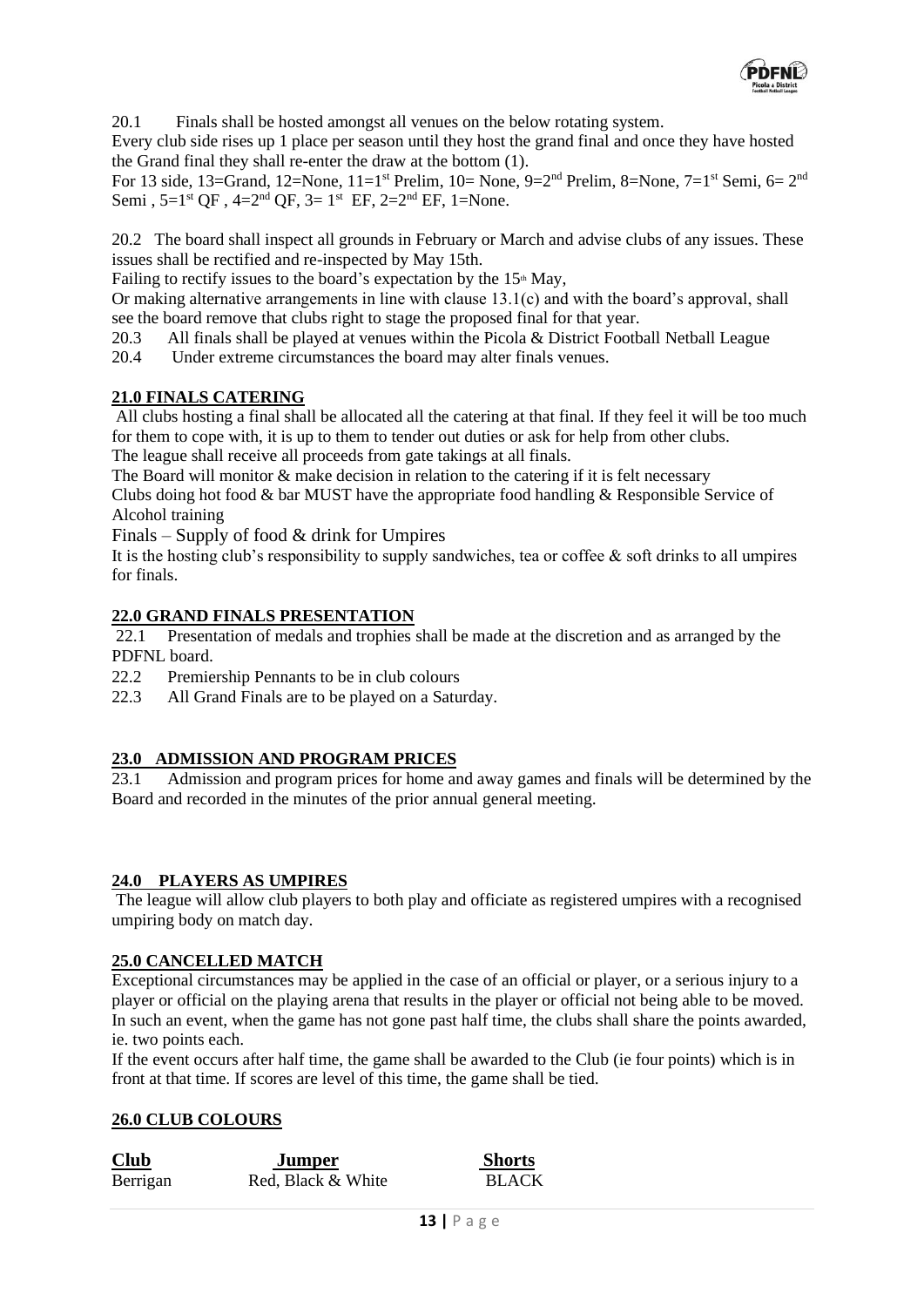

| Blighty           | Red & White                | <b>RED</b>    |
|-------------------|----------------------------|---------------|
| Deniliquin Rovers | Blue & White               | <b>BLUE</b>   |
| Jerilderie        | Green, red & Purple        | <b>PURPLE</b> |
| Katamatite        | Black & Gold               | <b>BLACK</b>  |
| Katandra          | Navy with White Emblem     | <b>NAVY</b>   |
| Katunga           | White with Red Vee         | <b>RED</b>    |
| Mathoura          | Blue with Red Sash         | <b>BLUE</b>   |
| Picola United     | Royal Blue with White Sash | <b>BLUE</b>   |
| Rennie            | Bottle green & white       | <b>GREEN</b>  |
| Strathmerton      | Red, White & Blue          | <b>BLUE</b>   |
| Tocumwal          | Red, Grey & White          | <b>RED</b>    |
| Tungamah          | Maroon & Gold              | Maroon        |
| Waaia             | <b>Black with Red Sash</b> | <b>BLACK</b>  |
| Yarroweyah        | Green & Gold               | <b>GREEN</b>  |
|                   |                            |               |

In the event of jumper clashes the clubs may agree to wear an alternative jumper and / or shorts. White shorts are to be worn by visiting teams or as advised within finals

# **27.0 AREA AGREEMENTS**

27.1 In consultation with clubs the PDFNL board may enter into area agreements with the following leagues.

- - Murray Football League.
- - Goulburn Valley Football League
- - Cobram Junior Football League
- - Shepparton Juniors
- - Albury /Wodonga juniors
- - Yarrawonga juniors

# **28.0 INVESTIGATIONS OFFICER**

28.1 The League Secretary, on receipt of advice of a request for an investigation and all required paperwork and appropriate fee, appoint any approved investigations officers to undertake such investigations.

28.2 The cost of any inquiry conducted by the board or its committees shall be charged to the offending parties, or to the club who sought the investigation shall the investigation find there is no case to answer.

# **29.0 CONTAGIOUS DISEASE**

Players who have a contagious disease, must produce a doctor's certificate which is to be delivered to the league secretary on the Friday prior to the game to state the player had a contagious disease and is now clear of infection and no longer contagious.

#### **30.0 RISING STAR**

30.1 The Picola & District Football Netball Leagues will award a "Rising Star of the Year" award for each Best Under 18 player in Picola District Football Netball League competition.

30.2 Player must be 18  $\&$  Under as at the 1<sup>st</sup> January in the current playing year

30.3 A player can play 15 senior games in any previous season in any League

30.4 The PDFNL Executive, judging only on those nominations submitted, will decide quarterly award winners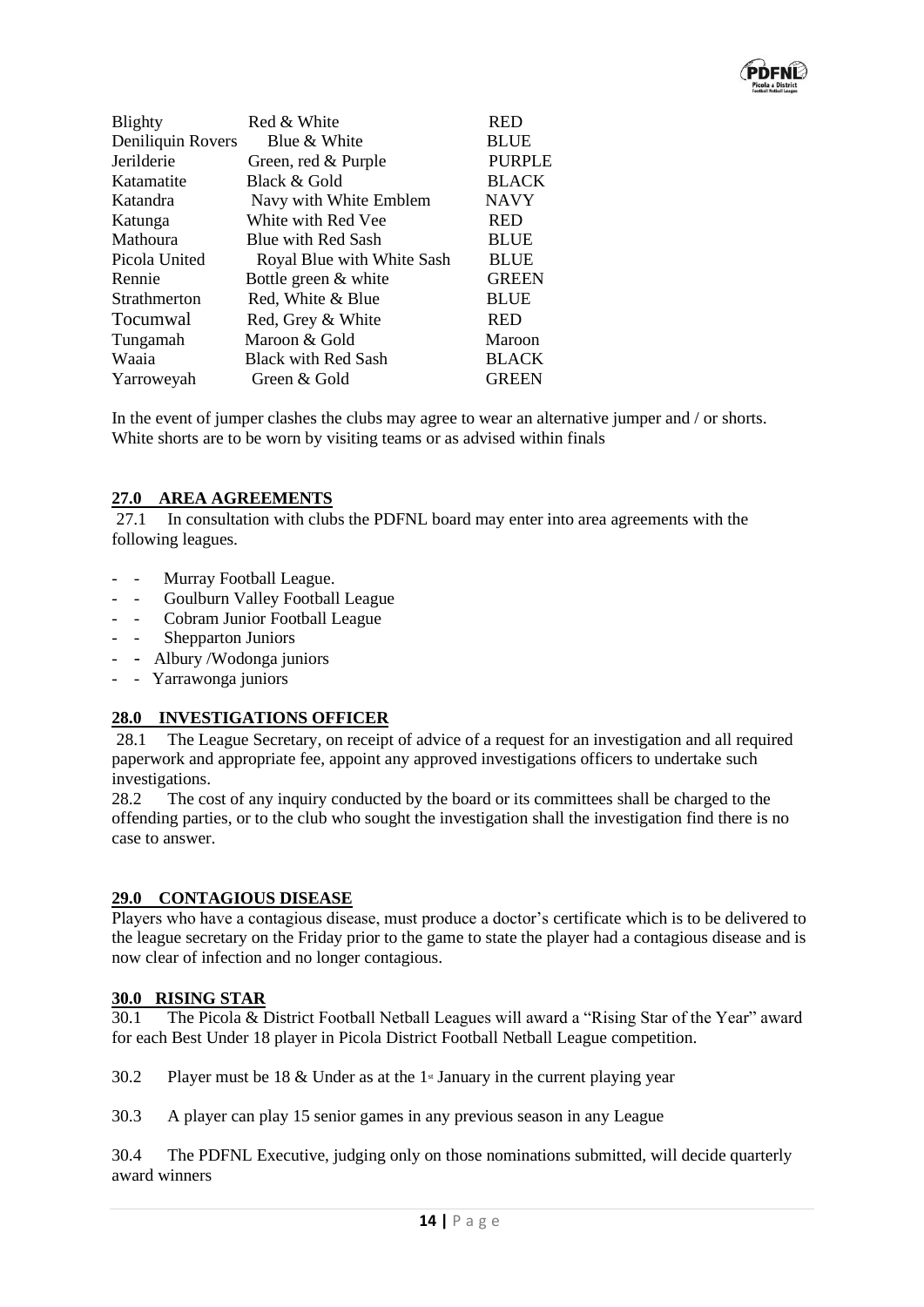

30.5 The Rising Star of the Year will be the player from the four quarterly winners

30.6 In the event of a tie the award will be shared

30.7 Nominations must be submitted by 6pm on the Sunday following ROUNDS 5,10,14 & 18 by email

30.8 A Club may have an U18 who is still eligible for U17 who the Club rate as the Clubs best player and as such may be nominated.

30.9 A Club can nominate more than one player.

30.10 Nominations are retained for the season each so once a player is nominated he can be considered each month

#### **31.0 FINANCE**

31.1 An administration fee will be charged each year , the amount to be decided by the executive 31.2 In the event there is a surplus at the end of the operating year a equal distribution may be paid to all financial clubs , which shall be determined by the PDFNL Board and announced at or prior to the AGM.

#### **32.0 FUNCTIONS**

All functions conducted by the Picola & District Football Netball League Shall be smoke free.

# **33.0 BEST & FAIREST PRESENTATION**

The league shall hold senior and vote count at a suitable time and venue announced prior to the end of the season, the league shall advise of a compulsory number to be supplied by all clubs.

#### **34.0 League Best & Fairest**

| Pearce Medal                 |
|------------------------------|
| David Wilson Memorial Trophy |
| McKenzie Medal               |
|                              |
| Payne Medal                  |
| Lawless Trophy               |
| <b>Smith Medal</b>           |
| <b>Henderson Trophy</b>      |
|                              |

#### BEST & FAIREST Procedure

- 1. League Operations Manager to open & record the votes
- 2. To be checked by another person prior to the count in all grades
- 3. Votes to be kept until that year's Annual Meeting then they can be destroyed

4. A vote card is not valid unless recipients of votes can clearly be verified without doubt, and that the votes have been verified by both umpires.

5. Clubs shall be informed of all their player who are in the top 10 vote getters in each grade at the completion of the 3rd last round.

# **35.0 REPRESENTATIVE FOOTBALL**

Any player chosen to representative the VIC OR NWS in football squads can apply in writing to the League for a donation of \$100 to help towards the costs

# **36.0 FINANCIAL AWARDS**

If a player is not in attendance at vote count where they are the recipient of money awards  $\&$  it is known who has won the award then the money award will not be handed out. Any exceptional